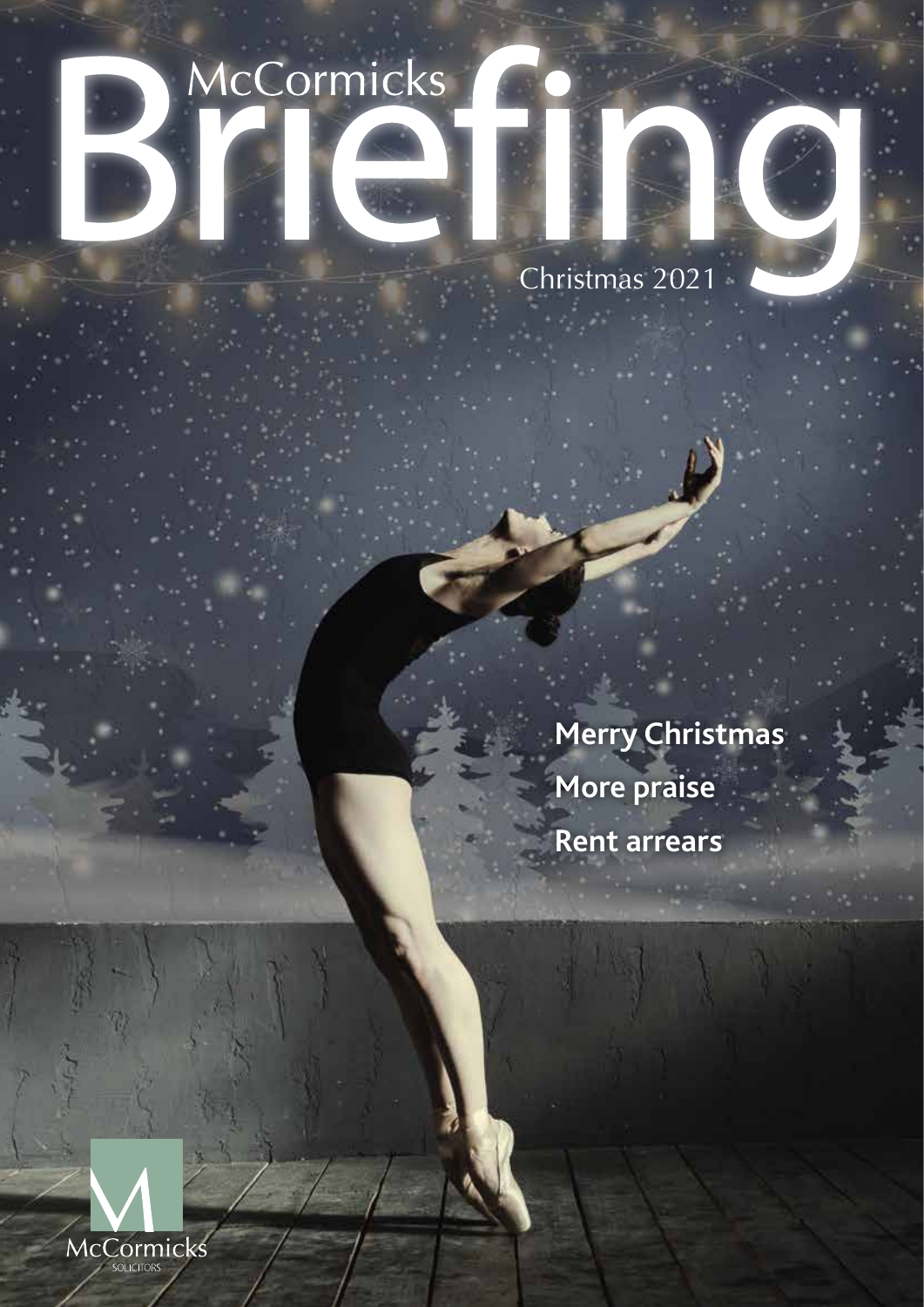**Some business-related issues crop up with increasing frequency. Our Head of Corporate and Commercial, Partner James Towler, highlights two of those he has recently encountered.**

### **Share Buybacks**

We are frequently asked to document the buyback of shares by company clients, often when a shareholder is leaving the company and the continuing shareholders want the company to buy the leaver's shares, rather than find the money from their own resources.

Shares can be purchased by the company either out of reserves or capital. The former is the preferred route, as it is simpler and so costs less in professional fees.

Unless the buyback is done by the book, it will be invalid, with unforeseen and expensive consequences for the continuing shareholders.

The first point to note is that, unless the company has enough distributable reserves on its balance sheet to fund the purchase, it will not be able to use this procedure.

The second is that the shares must be paid for in cash at completion. If the company fails to observe this requirement, the buyback will be invalid and the selling shareholder will still be regarded as being the owner of the shares. This an easy one to get wrong. Unless correctly advised, continuing shareholders may believe that they can pay for the shares by instalments.

This is awkward for the continuing shareholders if they are selling the company to a third party

## Staying up to date

several months or years later, since the buyer will not complete unless the sellers can show they have title to 100 per cent of the shares, which will be impossible if the share buyback has not been done by the book.

Unfortunately, the continuing shareholders are unable to ratify the invalid buyback whether as directors or shareholders, but will have to redo the buyback.

They could find themselves having to go back to the retiring shareholder and redo the share buyback from scratch, which is likely to mean paying a premium for the retiring shareholder's shares. This assumes that the retiring shareholder is still alive. If not, they would probably have to negotiate new terms with the retiring shareholder's children, who may be more hardnosed over the price of the shares.

### **Virtual Meetings for Private Companies**

Private companies formed after 2006 which adopted the model articles are entitled to hold virtual meetings of the members.

This has been particularly useful during the pandemic if companies have had to hold general meetings during lockdown.

Some companies have articles which require meetings of shareholders to be held in person. These might include charitable organisations and clubs. Temporary regulations introduced to allow all companies to hold virtual general meetings during lockdowns, even if not permitted by their articles, expired at the end of April 2021. These temporary regulations

Partner James Towler is Head of our Corporate and Commercial Department.

He routinely advises companies, LLPs and partnerships, on both corporate and commercial matters. Regular instructions include buying and selling businesses and companies, restructuring companies and groups, joint ventures, shareholder and partnership agreements. James drafts and advises on commercial agreements for his clients, such as terms and conditions, asset sale and lease agreements and

were particularly aimed at public companies to allow them to hold an annual general meeting for their shareholders,

m

### private loans.

James has acted for a broad range of both domestic and international clients including football clubs, motor retailers, national estate agents, racecourse operators, manufacturers, publishers, online service providers, retailers and farmers.



but they were also helpful for private charitable organisations and clubs with the same requirement.

We advise all private companies with articles of association which do not currently permit electronic meetings of members to consider amending their articles to allow them to do so, to enable them to continue to function if the Government introduces restrictions on face-to-face meetings in the future. Those amendments should include provisions to address the quorum for a meeting and what happens if the technology being used to connect members fails during the meeting.

**CONTENTS**

**P3 New faces P4 Rent arrears** **P5 Global awards P6 More praise**

**P7 Young Achievers P8 Out of Hours**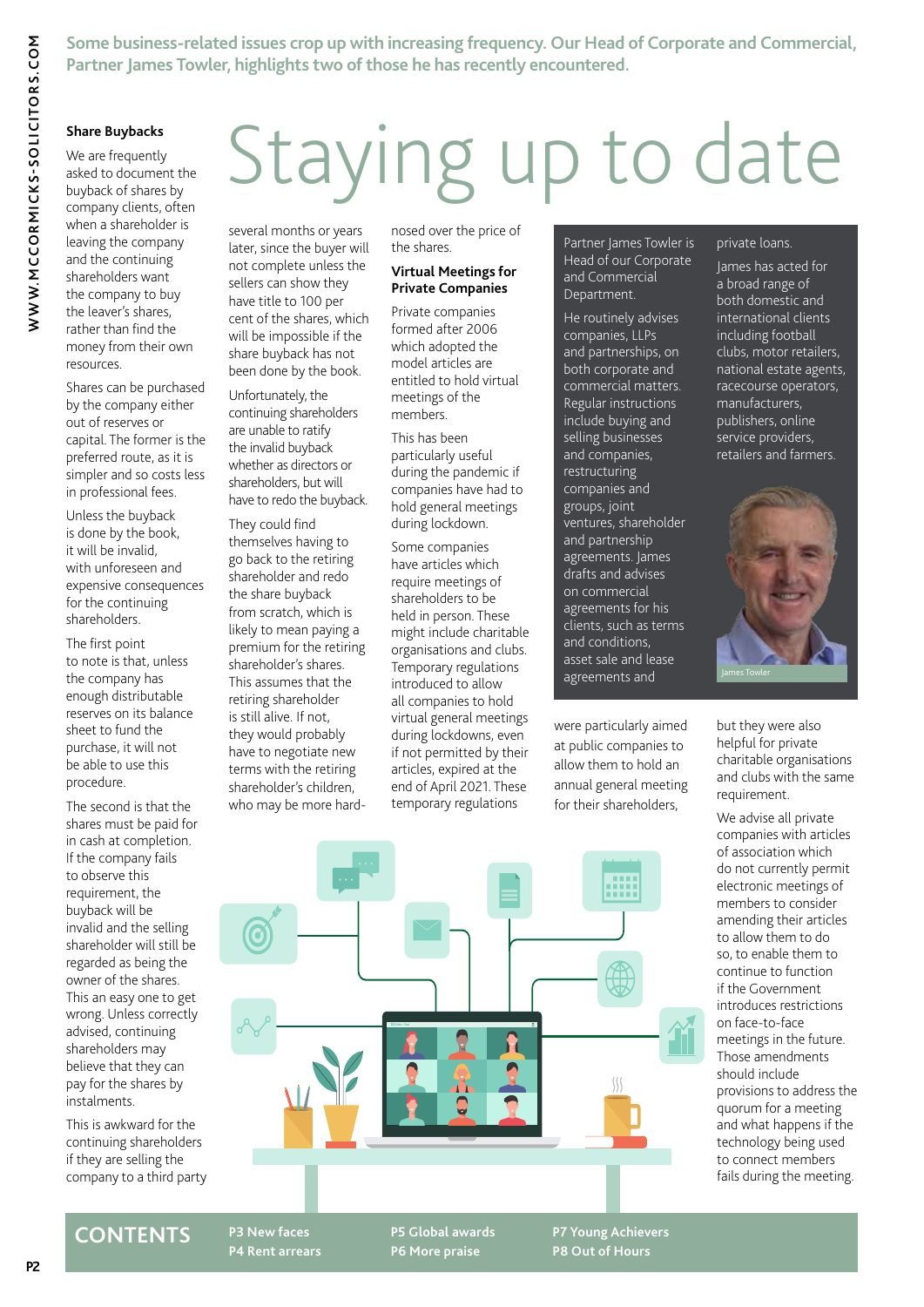**When I wrote my traditional Christmas greeting in the Briefing in 2019, I do not think any of us could have foreseen the challenges the next two years would bring. It has certainly been a very difficult period for many, and our thoughts are with all those who have suffered losses.**

## Merry Christmas and a Dov New Year!

Even as I write now, the emergence of a new variant has caused concern and, while we have been certainly enjoying more freedom both in business and outside, it looks increasingly likely that these will be curtailed as we go deeper into winter.

Despite this, there have been some events to celebrate in the last 12 months and I hope that you have been able to enjoy them. As you would expect from

a practice so rooted in sport, we particularly enjoyed the promotion of our friends and clients, Leeds United, to the Premier League and England's progress in the Euros. I am now coming toward the end of my time as Interim Chairman of the FA and, while I have had plenty of matters to deal with, it has been a great pleasure to be able to share in the successes we have seen over the year. I shall be reverting to my role as Vice

Chairman, on behalf of the Professional Game, so there will remain plenty to do!

On a wider platform, we have also seen the return of some of the events we support every year, including the Theakstons Old Peculier Crime Writing Festival and the Great Yorkshire Show, although after much thought we did not feel able to hold the Yorkshire Young Achievers Awards this year due to the increased vulnerability

**edition of the Briefing.**

of many of our potential winners. We have, however, continued with our grants programme which helps young people across the region and about which you can read more in these pages.

I am not going to even attempt to forecast what 2022 may bring but, whatever it does, my colleagues and I wish you a merry Christmas and a happy, healthy and successful New Voarl

**Peter McCormick OBE**

**We have welcomed two new faces to the team since the last** 



### Investing in sport

Family Office and High Net Worth Conference in November.

attended to hear about

platform with Paraag



Welcome Kate and Hollie

Kate Develly joins the Crime and Fraud department as a Criminal Law Executive. She assists Partner Peter Minnikin and Associate Solicitor Brian Nuttney in all aspects of criminal work and client care.

Kate graduated from the University of Lincoln with a joint honours degree in Criminology and English before embarking on a nineyear career with the police. She then helped her husband to establish his own business. Kate completed the Graduate Diploma of

Law followed by the Legal Practice Course with Masters, in which she gained a distinction, at the University of Law in Leeds.

Hollie Jackson has joined the practice as a Trainee Accounts Assistant, working with Finance Executive Mathew Chaplin who has responsibility for the firm's financial accounting procedures and general office administration.

Hollie went to school in Harrogate and worked at Sainsburys before joining McCormicks.



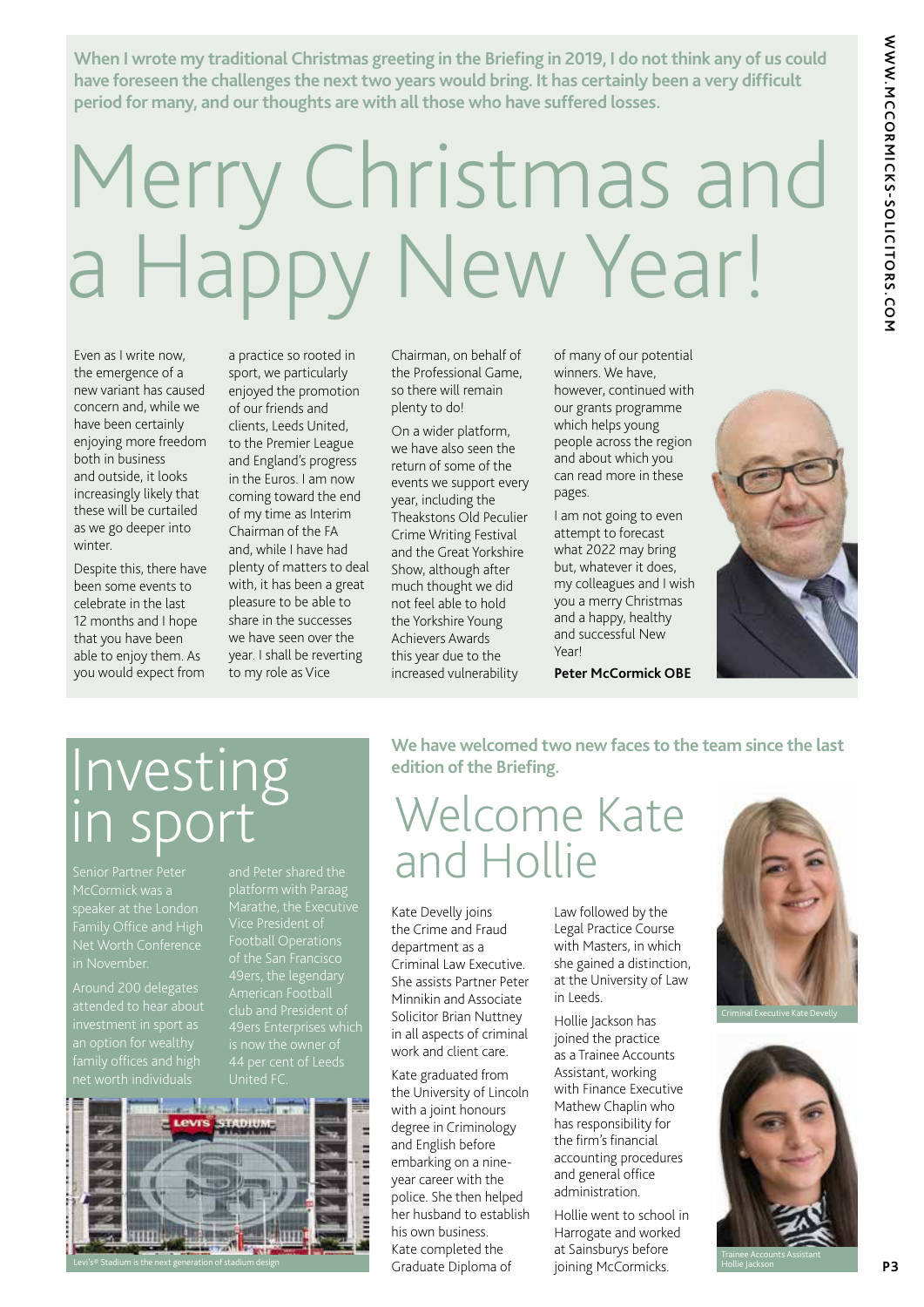**The advent of Covid has meant all sorts of unforeseen circumstances for businesses. Here Litigation Executive Hayley Carr looks at what happens when rent arrears are one of the headaches to deal with.**

As with most sectors in the current uncertain economic climate, commercial real estate has faced considerable challenges. According to the British Property Federation, as of 30 June 2021, it is estimated that £7.5 billion of commercial rent was in arrears. The Government recognised the challenges facing the industry and through the implementation of the Coronavirus Act 2020, a new Code of Practice and the Commercial Rent (Coronavirus) Bill, aims to provide support to those within the sector by striking a balance between the parties based on their financial circumstances. The hope is that landlords and tenants work together to protect

### **A recap**

viable businesses.

Commercial landlords and tenants have struggled to avoid incurring financial difficulties as a result of the pandemic. Consequentially, some tenants have failed to meet repayments, with landlords unable to enforce arrears. Previously utilised statutory procedures which allow landlords to recover rent arrears such as forfeiture, winding up or through enforcement

# A way through rent arrears



agents such as CRAR, (Commercial Rent Arrears Recovery) have been restricted.

Without the protection afforded to commercial tenants through the enactment of the Coronavirus Act 2020, many businesses that had their usual operations restricted due to Covid related regulations, might have suffered irreparable damage.

### **The new Commercial Rents Code of Practice**

The new Code of Practice provides guidance on how parties should negotiate rent arrears. The Code encourages landlords and tenants to work together to share the burden caused by the pandemic. It is hoped that landlords and tenants will be able to negotiate and agree

over authority liabilities. If a tenant is unable to meet repayments, the new Code suggests that tenants should negotiate with their landlords in good faith, using the principles set out in the Code in the expectation that landlords waive some or all the rent arrears, where they are able to do so.

This should only happen where tenants have

been genuinely affected by closures or other restrictions so that they are considered without means to pay, thereby offering some protection to landlords. Both parties should seek to agree mutually beneficial solutions. The implementation of these principles aims to provide balance to the sector in a fair and reasonable manner.

Whilst the new Code has been developed with leaders from hospitality, retail and property sectors, as it is voluntary in nature and nonbinding, many landlords and tenants are not currently utilising it to structure negotiations.

### **The Commercial Rent (Coronavirus) Bill**

The Government introduced the new draft Commercial Rent (Coronavirus) Bill on 9 November 2021. The Bill

### Hayley Carr is a

Litigation Executive within the Sport and Commercial Litigation team. She assists Head of Commercial Litigation services, Philip Edmondson and Senior Associate, Will Bates in providing Commercial Litigation and Sports Disputes services to a broad array of clients, including insurers,

charities, insolvency practitioners, the Premier League, Leeds United FC, Harrogate Town AFC, the Bostik League and a number of other sporting bodies and clubs.

Hayley has experience advising on a range of sports law matters including selection bias, doping in sport and age discrimination. She supported counsel in

preparing for hearings at the Court of Arbitration for Sport in Lausanne, Switzerland and Sports Resolution, London. Hayley assisted in successfully defending an Olympic athlete against a tampering claim brought by UK Anti-Doping. She recently assisted a team that was appointed to provide Pro Bono legal services to athletes

caught doping at the Tokyo Olympics and Paralympics.

Hayley has a firstclass law degree and a masters in international Sports Law. She has worked in Chicago, Illinois reviewing miscarriages of justice and preparing subsequent civil rights claims. She also assisted in a wrongful police shooting trial at Cook

County Court. Hayley recently completed her LPC at BPP University prior to joining the litigation team.

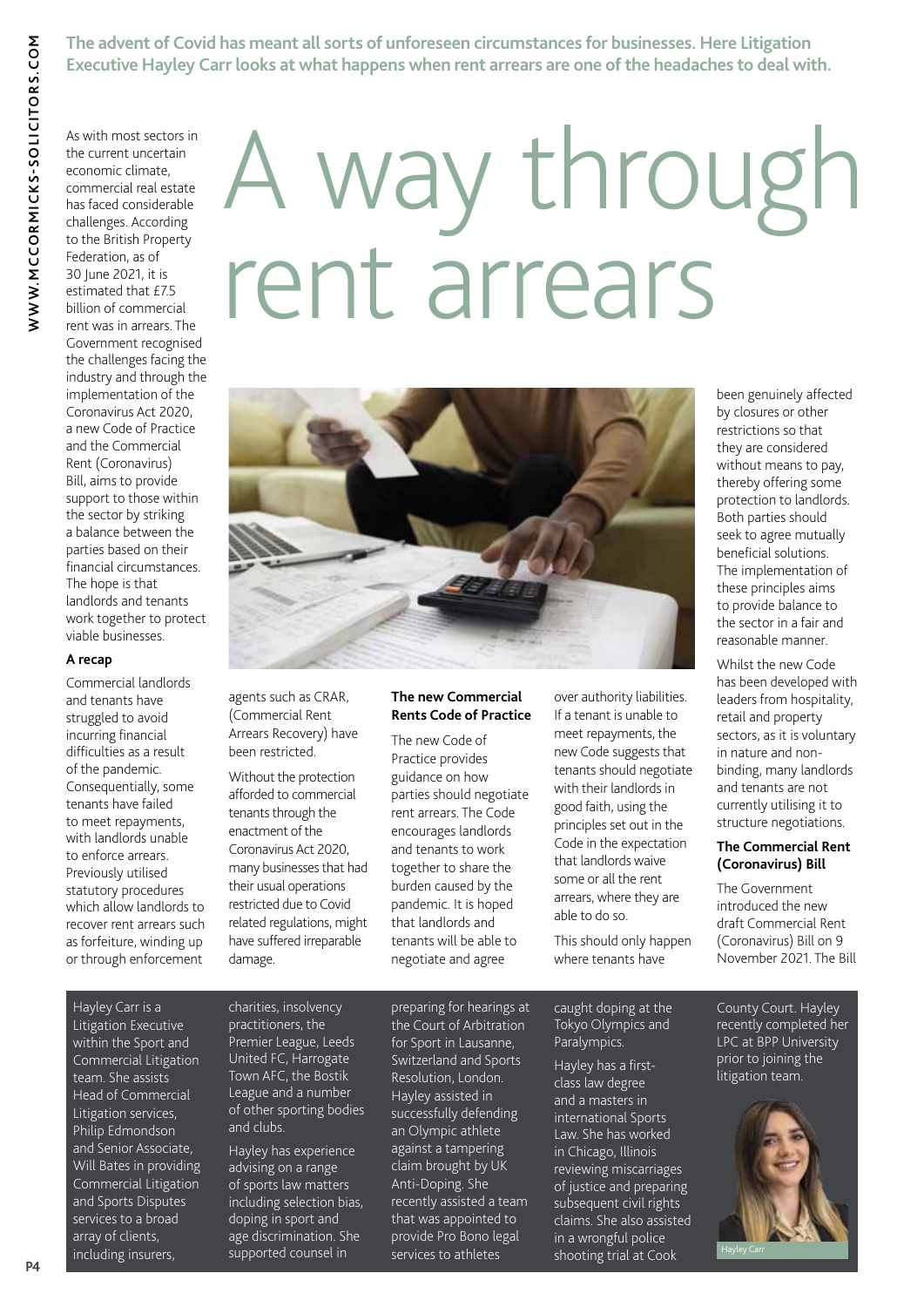aims to prevent further debt actions and focus efforts on resolving rent arrear disputes between commercial landlords and tenants, in line with the Code and arbitration process. Either party can unilaterally commence the process, which will result in a binding agreement that landlords and tenants must adhere to. The intention is to assist the sector and those in it regain financial stability. This unprecedented dispute resolution mechanism should assist arbitrators in determining whether rent, which would otherwise be unquestionably due, should be discounted or deferred based on evidence put forward by both parties. Such evidence should allow the arbitrator to balance the tenant's viability with the landlord's insolvency with the aim of achieving amicable, reasonable and workable solutions.

The arbitration process is split into stages, affording one final opportunity to the parties to resolve their dispute without external interference. Either party can commence the process with a pre-application letter of notification containing a proposal for settlement. The other party can accept or counter the proposal. If this exchange does not achieve a workable agreement, the parties can apply for arbitration and will have the option to request a public hearing.

The Bill applies to all commercial leases held by businesses which have built up rent arrears, insurance and service charges as a result of Covid, regardless of the sector. Notably however, pharmacies are expressly excluded from the arbitration process. Whilst

there is a different legal framework for agricultural tenancies, the agricultural sector may still wish to consider the new Code.

### **The Practicalities**

The new arbitration scheme is anticipated to come into force on 25 March 2022. The parties will have six months from the date of the Bill's Royal Assent to refer the dispute to arbitration. If the parties fail to apply within the six-month period, the usual remedies to pursue arrears will become available to the landlord.

It is both a responsibility and duty of the parties to make proposals and engage in meaningful negotiations. Failure to do so may not be beneficial, as if both parties cannot reach an agreement, considering one another's financial positions, the decision, if referred to arbitration would be taken out of their hands. However, in some instances this may be necessary if parties cannot come to a resolution on their own. The arbitration will follow the guidance set out in the Commercial Rent (Coronavirus) Bill (specifically the principles outlined in clause 16) to produce a final, binding resolution.

Parties attending arbitration should gather supporting evidence in accordance with the criteria outlined above to demonstrate how their business has been affected by the pandemic in advance of the arbitration. The parties share the arbitrator's fees and are expected to pay their own legal expenses.

### **Considerations for the Tenant**

With respect to tenants, the arbitrator must, so far as known, have regard to the assets and liabilities of the tenant, including any other tenancies to which the tenant is a party; the previous rental payments made under the business tenancy from the tenant to the landlord; the impact of the pandemic on the business of the tenant, and finally, any other information relating to the financial position of the tenant that the arbitrator considers appropriate.

Notably, this final aspect is open to wide interpretation and may produce inconsistent results dependent on what the relevant arbitrator considers appropriate. It may be a better approach to outline criteria that will be used by arbitrators to determine what "other information" may be considered. This in turn, will allow parties to adjust their expectations and arrive at the arbitration prepared.

### **Considerations for the Landlord**

With respect to landlords, the arbitrator must similarly have regard to the assets and liabilities of the landlord, including other tenancies to which the landlord is party and any other information relating to the landlord's financial position that the arbitrator considers appropriate. In making an assessment, the arbitrator must disregard the possibility of the tenant borrowing money or re-structing its business in order to make repayments.

This final aspect affords additional protection to the tenant, as it prevents landlords seeking to enforce arrears through unethical means.

### **Conclusion**

It is unlikely that landlords will welcome the scheme in the same way tenants will, as it will limit a landlord's ability to recover rent arrears. However, given that the scheme aims to provide support to

commercial parties during this financially unclear and uncertain time, it should therefore only apply for that limited period, thereby alleviating some concerns from a landlord's perspective. That is, provided the scheme is confined to that period, in order to meet those aims. There is, however, potential that if the scheme is an

effective form of dispute resolution for the sector, the government may choose to keep it in place on a more permanent basis.

**If your business has been affected by Covid related restrictions and has left you unclear as to what your position is in respect of rent arrears, please contact us for advice.** 

**McCormicks has won three further awards in the last month.**

### Global awards

Managing Partner Peter McCormick has been recommended for his expertise in Sports law in the latest edition of the Global Law Experts Handbook.

The handbook is seen by an international audience of company directors, lawyers, accountants, in-house counsel and financial advisors and features lawyers from more than 50 practice areas in more than 100 countries.

Inclusion is based on internal research by Global Law Experts on thousands of recommendations received during the year.

He has also been named Entertainment Lawyer of the Year in a second global guide, taking the title in the Corporate LiveWire Global Awards 2021/22.

Corporate LiveWire invited more than 90,000 businesses and corporate professionals, magazine contributors and its subscribers to nominate companies and individuals based on factors such as quality of service, innovation, experience, sustainability and other areas.

Award winners will be featured in the Global Awards Guide 2021/22, which will be distributed to businesses and professionals around the world.

The third award, Best Practice for Agriculture and Estates work in the UK, comes from the Gamechangers™ Country Best Practice Awards 2022.

Launched in 2006, the Gamechangers™ Country Best Practice Awards are presented to those professional sector organisations and individuals who are demonstrating consistent excellence and quality in their fields, and those deemed to have continually made the greatest contribution to their country's economic growth.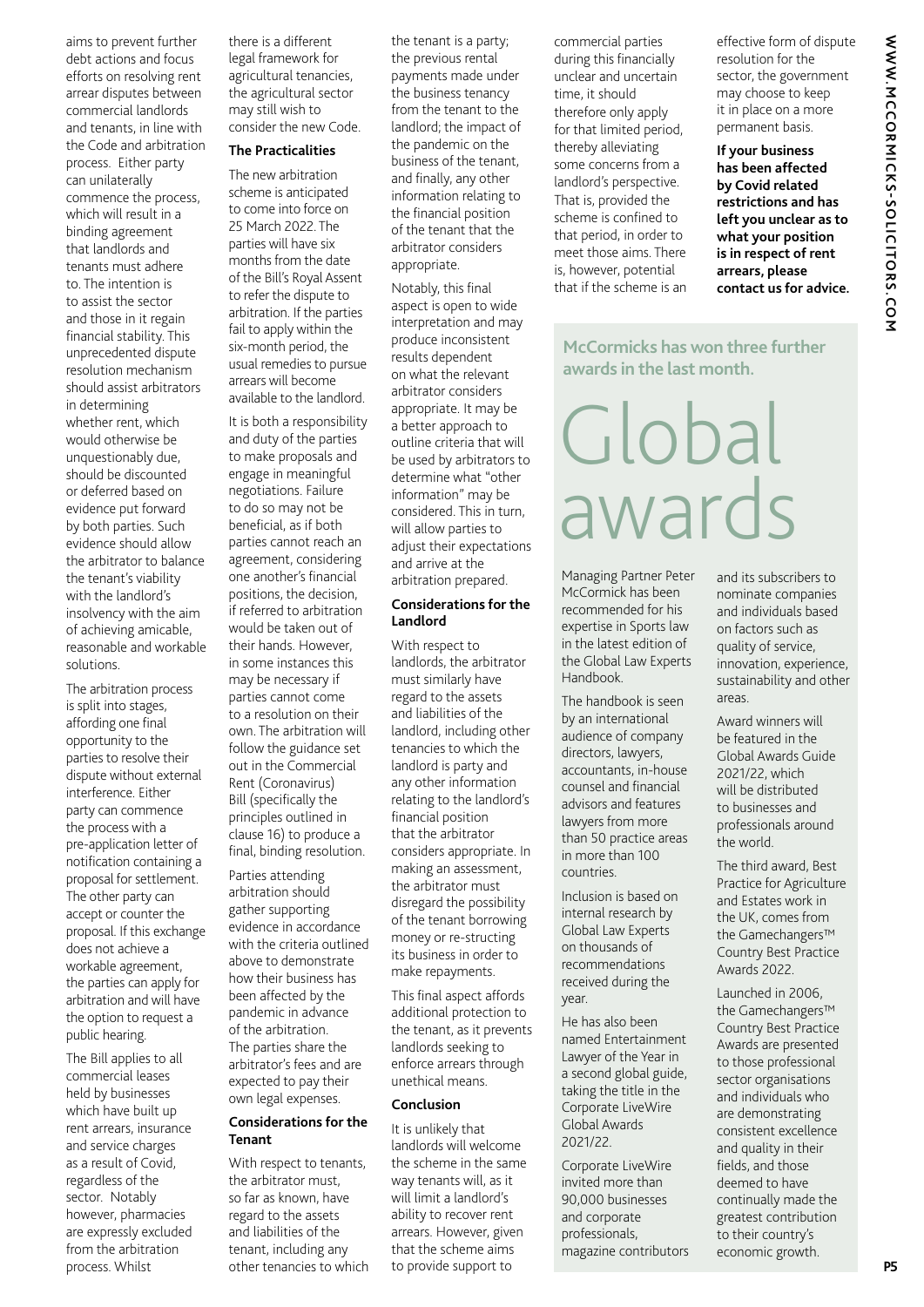**McCormicks has become the only practice in North Yorkshire to be ranked for its expertise in UK-wide Sports law in the latest guide to the legal profession.**

### More praise for McCormicks

The practice is also the only firm in Harrogate to be recognised for its Crime work in the latest edition of Chambers UK 2022.

Senior Partner Peter McCormick is named as an Eminent Practitioner, being described as "the godfather of Sports law". Partner Philip Edmondson also wins mention as a Notable Practitioner, being called "a very bright and energetic lawyer who is great to work with."

The firm is also ranked for its expertise in Agriculture and Rural Affairs and for Mediators.

Earlier in the year, Chambers published its High Net Worth Guide, which saw Partner Elaine Lightfoot ranked for her Private Client work.

The McCormicks entries are as follows:

### **Agriculture and Rural Affairs**

Well-regarded agricultural practice based in Harrogate, providing clients with full rural property and tax planning services. Acts for a number of large landed estates on a wide range of matters including acquisition, disposal, voluntary registration, residential property development and diversification. Also represents clients in disputes. Key specialism in work involving shooting estates. Peter McCormick advises rural clients on estate planning, lease negotiations and shooting rights. A client notes: "Peter's strength is his ability to grasp a commercial problem and helping to resolve it in the best possible manner."

### **Mediators**

Former Partner and current Consultant Neil Goodrum is ranked for Mediation.

Neil Goodrum of CEDR Chambers is a soughtafter mediator for a wide range of commercial and contractual disputes. His areas of strength include professional negligence,



contractual and sportrelated disputes.

"He is an excellent mediator who is patient and understanding but firm when required." "Neil helped the parties to focus on the critical issues of the dispute and had a calming influence, which helped to achieve a settlement."

### **Sport**

Yorkshire practice providing expertise in a range of matters including contentious and non-contentious football work, continuing to be a principal adviser to the Premier League as well as being involved in grassroots



football development. Advises on a broad range of corporate and commercial issues, including sponsorship, governance issues and insolvency. Continued recent activity in shooting, advising shoot proprietors on regulatory and employment matters. "They make you feel like their most important client," one interviewee reveals, adding: "They are always available to bounce things off and provide a great sounding board." Advised Leeds United Football Club in relation to a range of disciplinary cases concerning both management and



players at the club. Peter McCormick remains at the forefront of sports law, with market-leading expertise in commercial and regulatory football work. "He is the godfather of sports law - his football credentials are unshakeable." Philip Edmondson is a sports lawyer with significant experience handling commercial disputes in relation to the football industry. He primarily assists the Premier League and sports clubs with sponsorship and supplier disputes, as well as regulatory investigations. "He is a very bright and energetic lawyer who is great to work with."

...a principal adviser to the Premier League as well as being involved in grassroots **P6** *P6 P6 P6 P6 P6 P6 P6 P6 P6 P6 P6 P6 P6 P6 P6 P6 P6 P6 P6 P6 P6 P6 P6 P6 P6 P6 P6 P6 P6 P6 P6*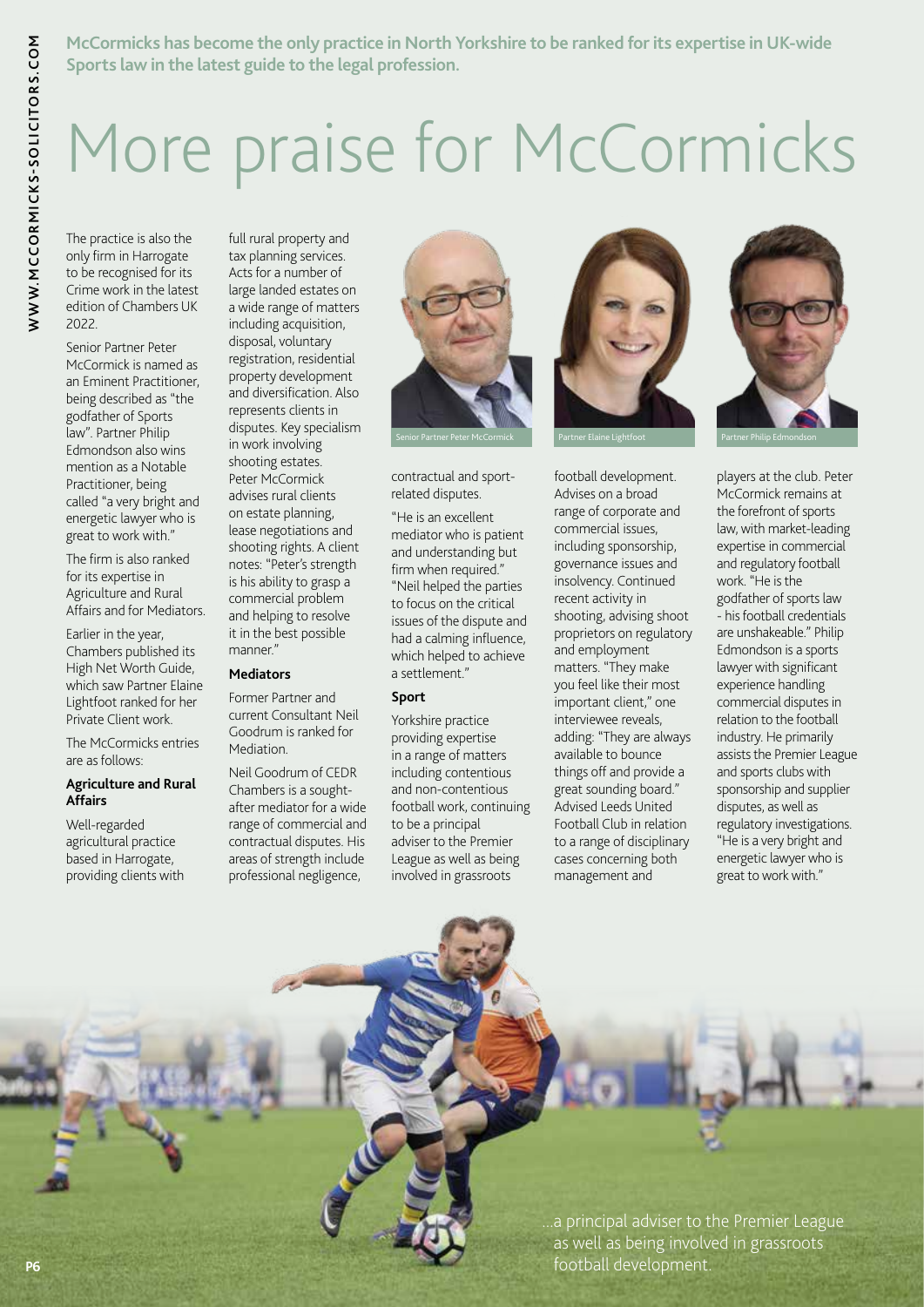**November should have seen our annual Yorkshire Young Achievers Awards but as many of you know, we felt unable to hold the event this year due to Covid and the vulnerability of many of our potential winners.**

### Yorkshire Young Achievers

We plan to be back next year, however, so please put **Thursday 17 November 2022** in your diaries now!

Although we were unable to continue with the Awards this year, we have been keeping up with the news from previous winners, including:

Congratulations to **Lizzie Jones MBE** who collected an MBE for her charity work.

A massive well done to **Kevin Sinfield** who ran 101 miles to raise funds for Motor Neurone Disease research in support of his former Leeds Rhinos teammate Rob Burrow and has now achieved a whopping total of £4.7m.

Huge congratulations, too, to para rower **Ellen Buttrick** who took a gold at the Tokyo Olympics and to Steve Bate and Adam

Duggleby who took cycling silver.

A big well done to **Katie Mountain** who now runs six nurseries in Yorkshire, two of which have just received "outstanding" ratings from Ofsted Giggles Day Nurseries

Another pat on the back for hammer thrower **Jessica Mayho** who continued training hard throughout the various

lockdowns to retain her British title.

We have also been able to continue our grants programme, with grants to a variety of causes, some of whom have become long-term beneficiaries, including Downs Syndrome North Yorkshire Family Support Group who will again be able to take members on their annual day out and Support Dogs with whom we are funding

the training of another dog.

We have also been able to support Whitby Hidden Impairments Support and Help (WHISH) and YMAV Youth Movement Against Violence in Leeds.

**We look forward to seeing you at the Awards next year!**